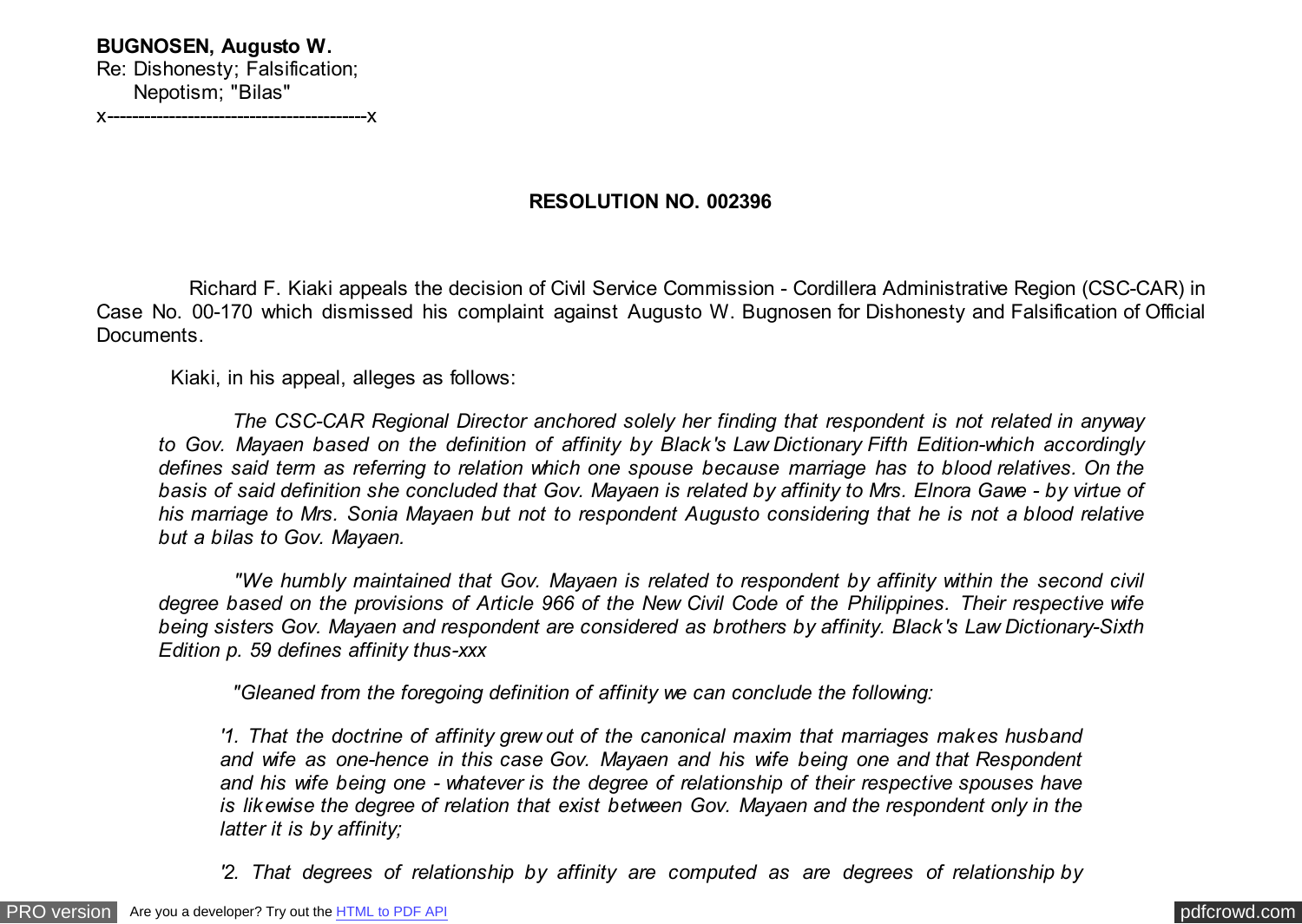*consanguinity-based on this, per provision of the aforecited Article 966 of the Civil Code, Gov. Mayaen and respondent are related by affinity within the second civil degree;*

- *'3. That affinity is distinguished into three kinds:*
	- *a. Direct-that which is subsisting between the husband and wife's relation by blood and vice versa.*
	- *b. Secondary-that which subsisting between the husband and wife's relation by marriage (underscoring ours)*
	- *c. Collateral-that which subsists between the husband and the relations of his wife's relations.*

 *"The CSC-CAR REGIONAL DIRECTOR considered only the DIRECT KIND that is relation by affinity by reason of blood. She failed to consider the Secondary Kind which refer to relation by affinity by reason of marriage as in this case when Gov. Mayaen is the husband of the sister of the wife of respondent hence respondent and Gov. Mayaen are considered as brothers by affinity by reason of their marriages to persons who are sisters.*

 *"We most strongly maintain that the appointment of respondent is invalid, illegal, null and void ab-initio considering that it is in direct contravention of the provisions of Section 70 of R.A. 7160 otherwise known as the Local Government Code and Section 9, Rule XIII, CSC MC No. 40, s. 1999.*

 *"The CSC-CAR Regional Director failed to consider the specific provisions of Republic Act No. 6713 otherwise known as A CODE OF CONDUCT AND ETHICAL STANDARDS FOR PUBLIC OFFICIALS AND EMPLOYEES. Section 3, paragraph 'K' which states and we quote:*

*'Relatives refers to any and all persons related to a public official or employee within the fourth degree of consanguinity or affinity, including BILAS, INSO and BALAE.' (Underscoring ours)*

 *"There is no need for us to go on discussing the issue as to whether bilas in considered within the fourth civil degree as the above-quoted provision of R.A. 6713 is very explicit and specific which provision should have been known by the CSC Regional Director considering that it directly affects the Civil Service in our dear country, unless she chose in this case to be ignorant about the said law. With the specific provision of R.A. 6713 which law was earlier enacted vis-*�*-vis R.A. 7160 and which was never amended by another law stating otherwise, the relationship we call in our language as BILAS is within the fourth civil degree and therefore the appointment in question should be declared as invalid, illegal, void it being obviously contrary to*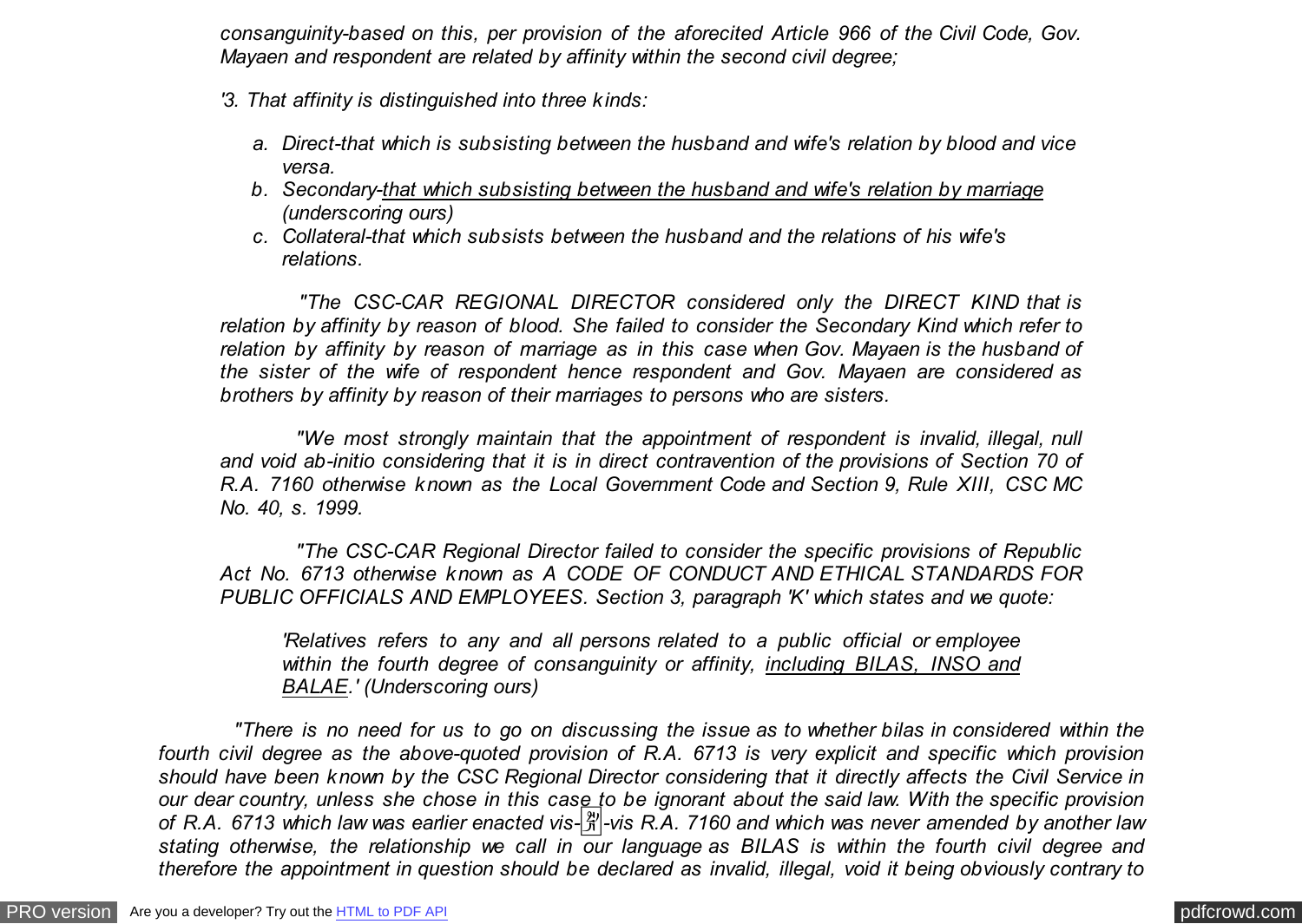*"We humbly submit, that the philosophy behind the law against nepotism is to that the appointing authority will not give due advantage to their relations and for all qualified applicants in the Civil Service to be given an equal chance and opportunity and for the eradication of graft and corruption. It is our humble position that if the respondent is not the bilas of Gov. Mayaen he would not have been appointed as Assistant General Services Officer of Mountain Province considering that there are applicants who are more senior and qualified than him.*

 *"It is out humble position that if the questioned Resolution of CSC-CAR will not reversed by this commission then may God help those applicants in the Civil service. We Filipinos are known for our undue concern and bias in favor of our relations.*

## *ON THE SECOND ASSIGNMENT OF ERROR*

 *"Considering the foregoing factual and legal basis of our contention that the relationship between respondent and Gov. Mayaen being in laws and which we call in our language bilas as within the second degree of affinity. We humbly contend that respondent committed dishonesty and falsification of Public Document when he answered NO instead of YES in both questions in item No. 23-in CSC Form 212-Annex 'C'.*

 *"Furthermore, the aforecited R.A. 6713, Sec. 8, paragraph B states, and we quote:*

*'It shall be the duty of every public official or employee to identify and disclose to the best of his knowledge and information, his relatives in the government in the form, manner and frequency prescribed by the Civil Service Commission.'*

 *"Based on the aforecited provisions of R.A. 6713 respondent can be held liable under said law for his failure to identify and disclose that he is relative of Gov. Mayaen.*

 *"Considering that respondent had always maintained that he is not related in anyway to Gov. Mayaen, we ask this Honorable Commission to further investigate the respondent and to go over his Statement of Assets and Liabilities which he submitted yearly to the Office of the Ombudsman or to this Commission. We are sure that he did not disclose or identify Gov. Mayaen as his relative in gross violation of R.A. 6713, section 8, paragraph B. thereof.*

# *ON THE THIRD ASSIGNMENT OF ERROR*

 *"At best, we humbly submit, that the questioned RESOLUTION is haphazardly prepared and not the result of an in depth and judicious study and consideration. It treated the issues raised in this instant case as*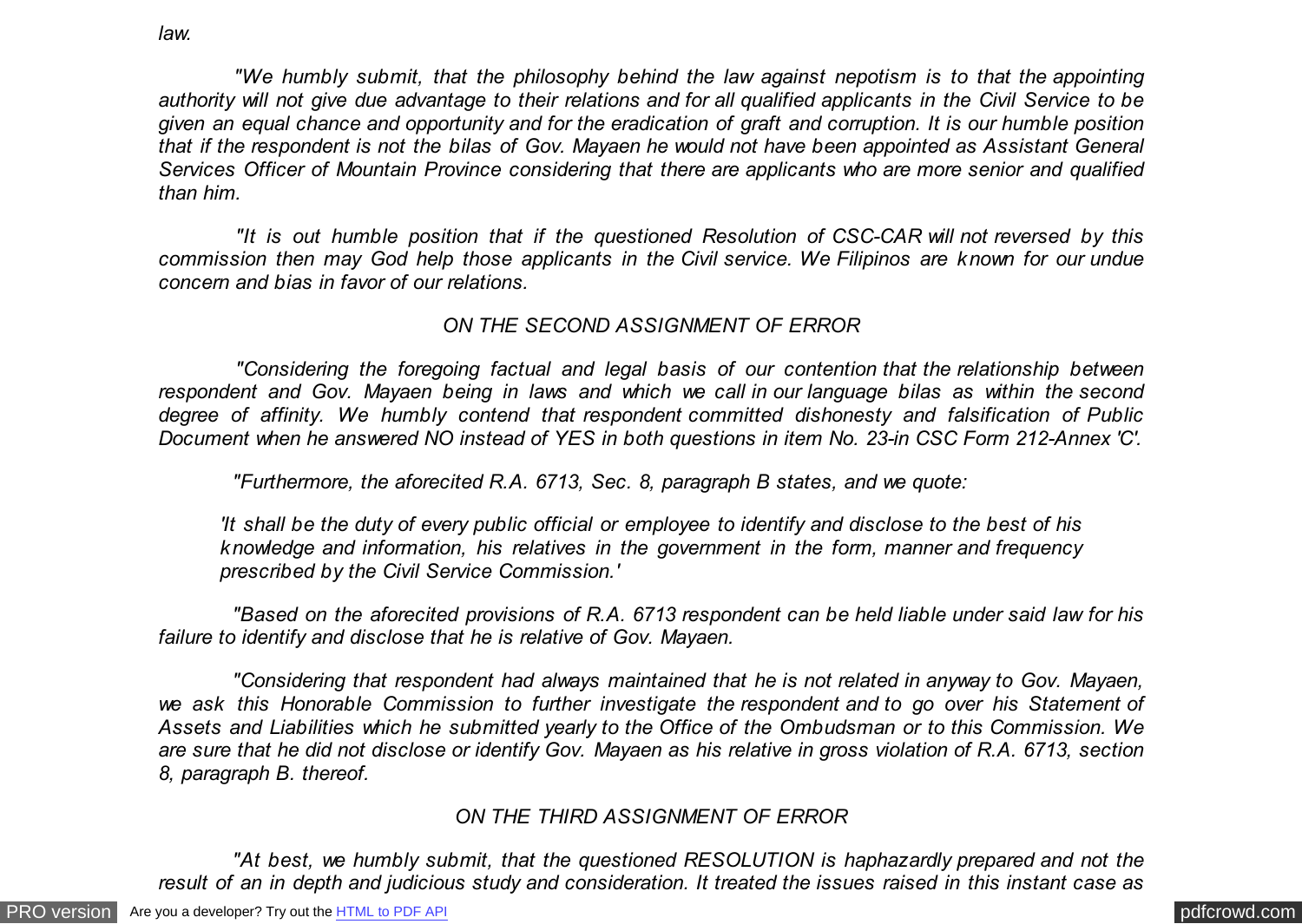*trivial. It failed to consider that the issues raised in the complaint have tremendous effects on appointments and in the Civil Service in general. The CSC-Regional Director in her findings of facts even interchanged the personalities involved in this case. She considered the complainant as the respondent (Please refer to page 1 last paragraph of Annex 'A') which make the questioned RESOLUTION very confusing.*

 *'In the dispositive portion of the aforesaid questioned RESOLUTION, it states and we quote:*

 *'WHEREFORE, the complaint filed by Richard Kiaki against Augusto W. for dishonesty and falsification of Public Document is hereby dismissed for lack of merit. Consequently, the appointment of Richard Kiaki as Assistant Services Officer is hereby affirmed.' (Underscoring ours)*

 *"A cursory reading of the above quoted dispositive portion of the questioned RESOLUTION will disclose that the appointment of Richard Kiaki the complainant which appointment is non-existence is the one being affirmed and not that of respondent. It cannot be said that the same was an honest mistake considering that on the face of the questioned RESOLUTION, the same was reviewed and initialed by two personnel of the CSC-CAR."*

By way of comment, CSC-CAR averred that:

 *"Complainant-appellant contends that the CSC-CAR erred when it anchored its decision on the definition of affinity in its direct kind when it ruled that respondent is not related in anyway to Governor Leonard Mayaen (appointing officer). He further alleges that this Office failed to consider the provisions of Sections 3(k) of Ra 6713 which states the following:*

*'(k) Relatives refers to any and all persons related to a public official or employee within the fourth civil degree of consanguinity or affinity, including bilas, insos and balae.'*

 *"The facts of the instant case is very similar to the case of Pacifico B. Abaya, which was decided by the Commission in CSC Resolution No. 992063, dated September 16, 1999. In said case Mayor Purugganan who is the appointing Officer is the 'bilas of Pacifico P. Abaya who was appointed by the former as Municipal Agriculturist of Bangued, Abra. The CSC-CAR disapproved said appointment on the ground that it is violative of Section 4* � *of RA 6713.*

 *"The Commission in this case did not refute the contention of Abaya that the relationship of bilas is beyond the degree of consanguinity and affinity prohibited under civil service law. It considered the appeal as impressed with merit. The pertinent contention of Abaya in his appeal is hereby quoted, to wit:*

 *'The parents of Mayor Purugganan are Dr. Jose Purugganan and Consolacion Valera.*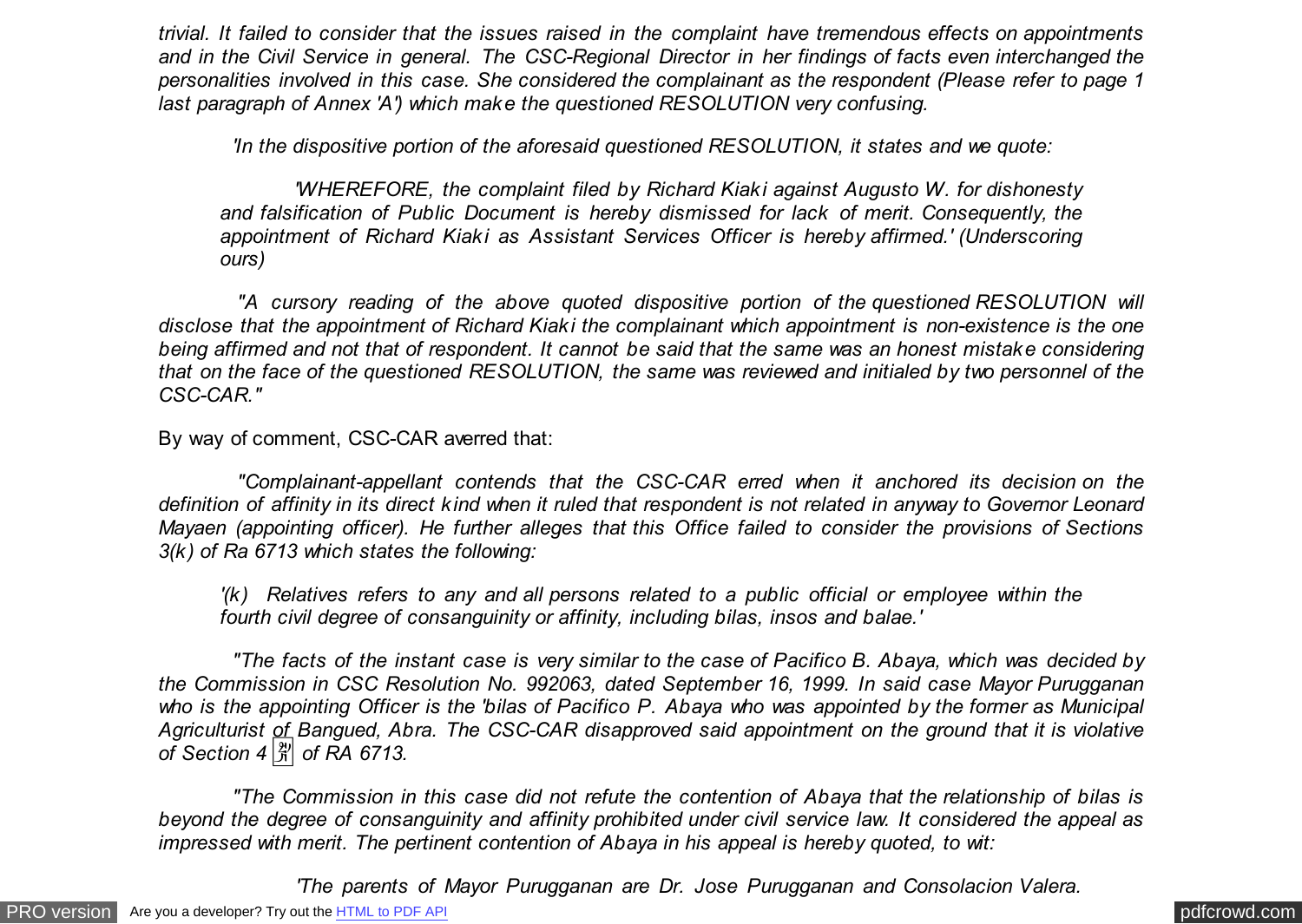*The parents of PACIFICO ABAYA are DR. PATROCINO ABAYA and ESTEHR BERSAMIN. Absolutely there is no blood relationship between Purugganan and Abaya.*

 *'The wife of Mayor Purugganan is Victoria Bobila; the wife of Pacifico Abaya is Dr. Maribel Bobila. Victoria and Maribel are sisters. Thus by affinity Ramon Purugganan is the brother-in-law of Maribel Abaya; Maribel is related (being sister-in-law) by affinity (sic) Purugganan. In GAYON and GUILLERMO (sic), supra, as sister-in-law or a brother-in-law is not considered a relative "FAMILY MEMBER moreso is BILAS, which is further or beyond the degree of consanguinity and affinity.'*

"On the ground of disapproval that the appointment was violative of Section 4 $\frac{19}{11}$  of RA 6713 *(appointment of bilas), the Commission reversed said action. It ruled as follows:*

 *'xxx, RA 6713 does not speak of a nepotic situation nor a nepotic appointment. What RA 6713 deals with are norms of conduct that a government official or employee observe. Among other things, it proscribe the dispensing or extending of undue favors to relatives by consanguinity or affinity on account of one's office except appointments specifically mentioned in the aforequoted law.*

*xxx.*

 *'Hence, there is no basis in disapproving Abaya's appointment considering that Sec 4c of RA 6713, does not provide that appointments issued not in accordance with the norms of conduct should be disapproved.*

 *'Likewise, granting that the herein appointment falls squarely within the contemplation of RA 6713, it must be emphasized that there was no showing that there was undue favor extended to the appointee Abaya. Be it noted that the concept of undue favor should be taken in relation to the qualifications of the proposed appointee, such that if the only reason why he was appointed is her relationship with the appointing authority, as contemplated in RA 6713, and not his qualifications, then there is clearly undue favor extended to the appointee. Such is not true in the case at bar.'*

 *"On the basis and in conformity with the above ruling of the Commission, the CSC-CAR maintains that the dismissal of the complaint and the consequent affirmation of's appointment is in order.*

#### *ON THE SECOND ASSIGNED ERROR*

 *"The foregoing discussion equally answers the second assigned error. The Commission, in its*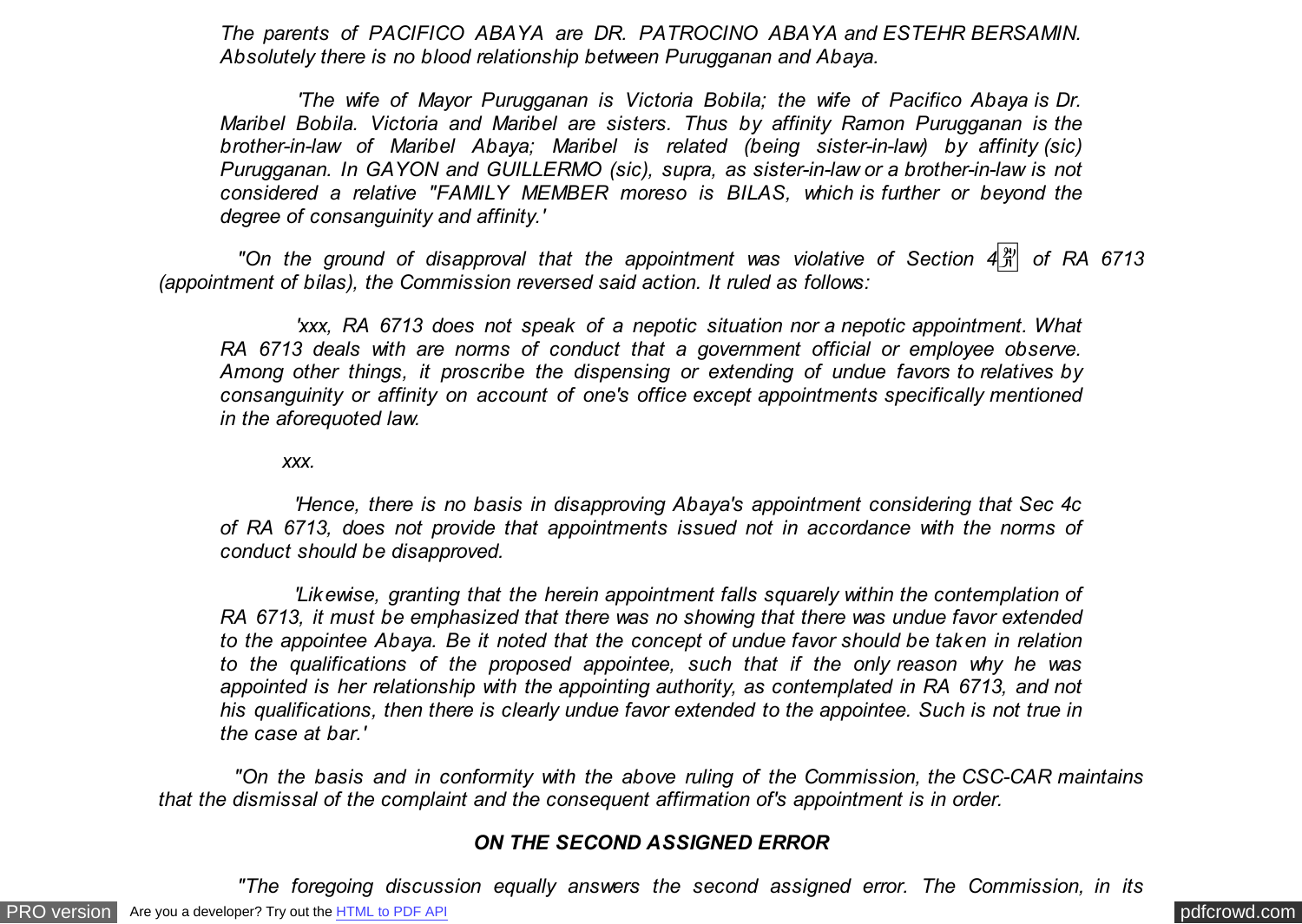*decisions relative to nepotism, has only regarded the relationship of affinity under the direct kind. In consonance thereto, the CSC-CAR maintains and affirms the contention of respondent-appellee that the relationship between respondent-appellee and Gov. Mayaen (appointing authority) is not covered by the rule on nepotism under Section 70 of RA 7160. Hence, respondent--appellee did not commit dishonesty and falsification of public document when he answered NO to both questions in Item No. 23 of his Personal Data Sheet.*

## *ON THE THIRD ASSIGNED ERROR*

 *"After the CSC-CAR released DECISION NO. CAR 00-170 to the parties concerned, it was discovered that the name of the complainant Richard Kiaki was inadvertently interchanged with the name of respondent Augusto W. in the last paragraph of the first page and the last sentence of the dispositive portion of said decision. Hence, an Order dated May 18, 2000 was immediately issued amending said decision and reflecting the correct name of the party referred to. Considering that DECISION NO. CAR 00-170, dated April 11, 2000 was immediately amended in an Order dated May 18, 2000 of the CSC-CAR, the error has been corrected. Thus, said decision as amended remains valid and effective for having been issued pursuant to the powers and jurisdiction of the CSC-CAR."*

 Records show that Bugnosen was appointed as Provincial Government Assistant Department Head (Assistant General Services Officer) at the Provincial Government of Mountain Province by Governor Leonard Mayaen on December 1, 1998. Apparently, Sonia Gawe-Mayaen, the wife of Governor Mayaen is the sister of Elnora Gawe, the wife of Bugnosen. Hence, Bugnosen is the bilas of Governor Mayaen.

 The issue to be resolved in the instant case is whether or not Bugnosen is related to Governor Mayaen within the prohibitive degree as to constitute nepotism and consequently hold Bugnosen administratively liable for Dishonesty and Falsification of Official Documents for failure to declare that he is a relative of the appointing authority.

 Relevant to the judicious disposition of this case is the pronouncement of the Commission in the case of **Pacifico Abaya (CSC Resolution No. 99-2063 dated September 16, 1999)** where it ruled that:

 *"For the proper determination of the herein case, it becomes imperative at this juncture, to re-examine the rules relative to nepotism, both under the Civil Service Law and Rules and RA 6713.*

 *"The rule on nepotism is found in Section 59, Chapter 7, Subtitle A, Title I of the Administrative Code of 1987, which provides:*

 *"SEC.59. - (a) All appointments in the national, provincial, city and municipal governments or in any branch or instrumentality thereof, including government owned or controlled corporations, made in favor of a relative of the appointing or recommending authority,*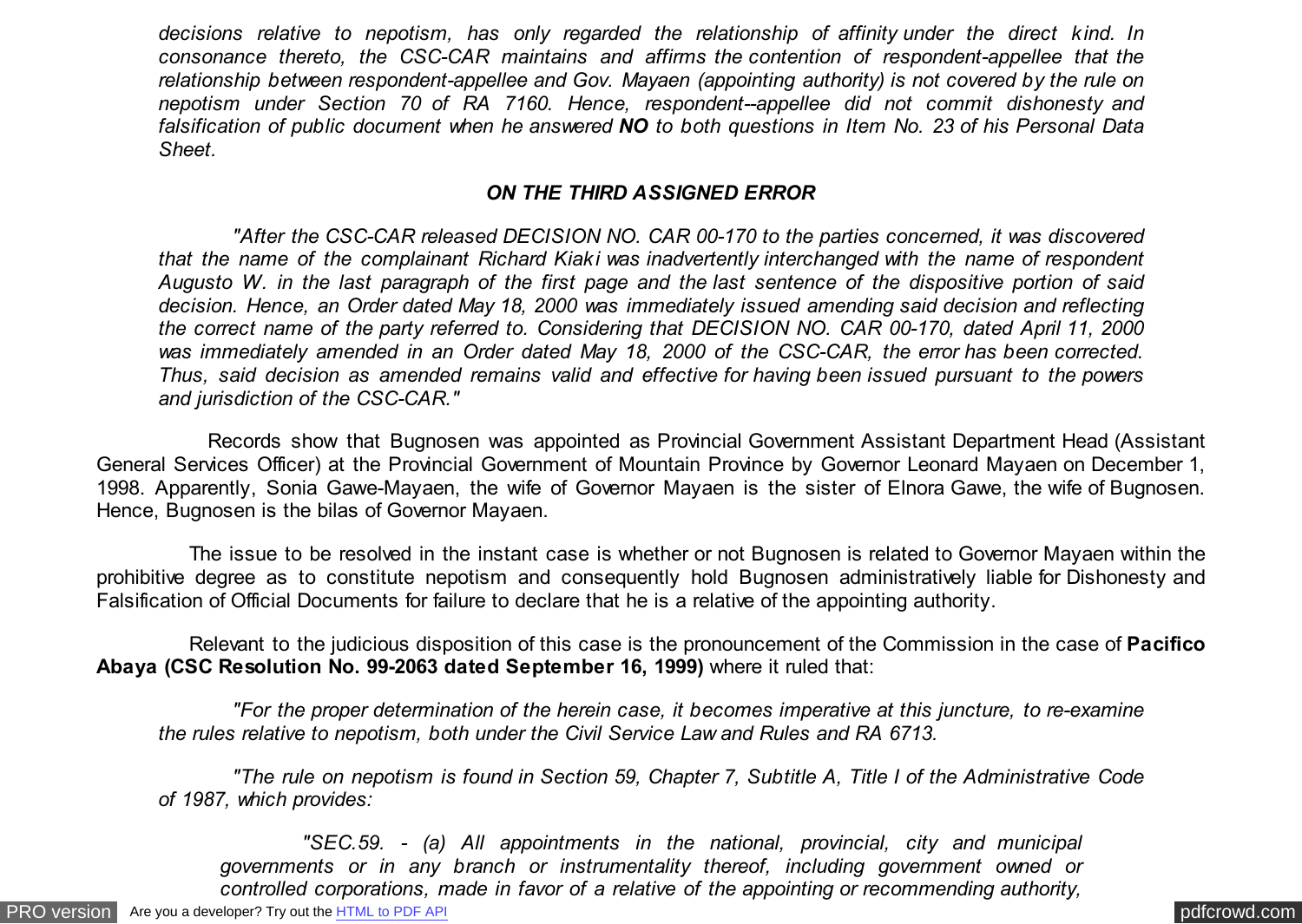*or of the chief of the of the bureau or office, or of the person exercising immediate supervision over the him, are hereby prohibited.*

 *"As used in this Section, the word 'relative' and members of the family referred to are those related within the third degree either of consanguinity or of affinity.*

 *"(2) The following are exempted from the operation of the rules on nepotism: (a) persons employed in a confidential capacity, (b) teachers, (c) physicians, and (d) members of the Armed Forces of the Philippines: Provided, however, That in each particular instance full report of such appointment shall be made to the Commission. xxx*

 *"Thus, the abovequoted provision speaks of nepotism in express and unequivocal terms. It undoubtedly prohibits the issuance of an appointment to a relative either of consanguinity or affinity within the third degree. In the case of local government units, the prohibition extends up to the fourth degree.*

 *"Meanwhile, RA 6713 does not speak of a nepotic situation nor of a nepotic appointment. What RA 6713 deals with are norms of conduct that a government official or employee should observe. Among other things, it proscribes the dispensing or extending of undue favors to relatives by consanguinity or affinity on account of one's office except appointments specifically mentioned in the aforequoted law."*

 It is therefore, clear that R.A. 6713 speaks not of appointments that should be disapproved for violating the prohibition on nepotism. Rather, said law speaks of the norms of conduct to be observed by government officials and employees. Hence, it is the validity of appointments which is being questioned in the case at bar, there can be no violation of R.A. 6713.

 Moreover, in the herein case, the more important issue is whether relationship between "bilas" is nepotic. And if so, whether failure to declare the same in the Personal Data Sheet is tantamount to dishonesty and falsification of official documents.

The Commission answers both issues in the negative.

The **1991 Local Government Code**, particularly Section 79, provides:

 *"Sec.79. Limitation on Appointments. - No person shall be appointed in the career service of the local government if he is related within the fourth civil degree of consanguinity or affinity to the appointing or recommending authority."*

 To determine who are relatives within the prohibitive degree, **Article 963 of the Civil Code of the Philippines** is relevant. It provides: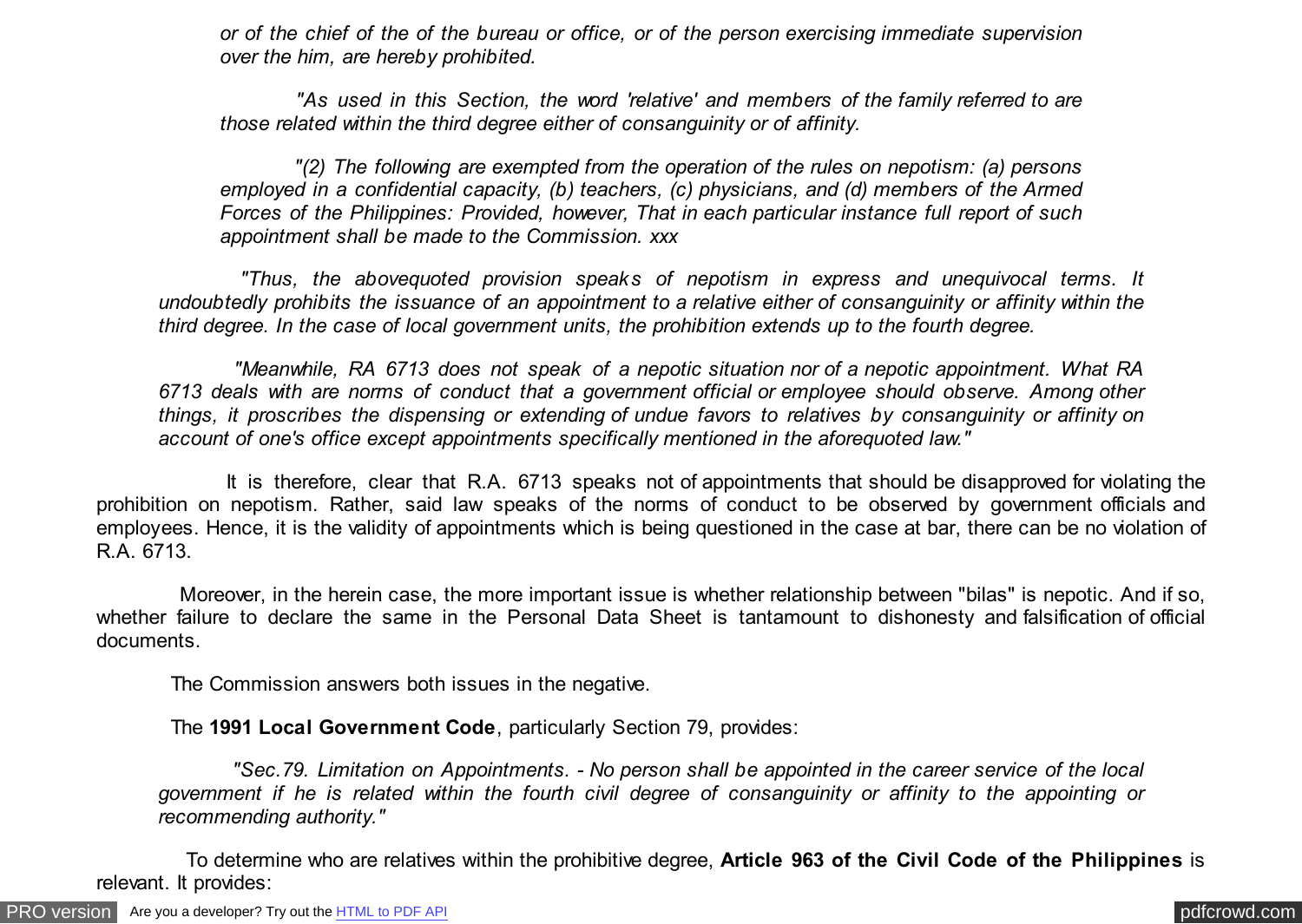*"Proximity of relationship is determined by the number of generations and each generation forms a degree."*

 In application then, the husband is one degree removed from his parents and two degrees, from his sister or brother. The same is the case of his wife. Since the husband shares no degree of relationship with his wife because they are treated as one, the sister or brother of the wife is also two degrees removed from the husband.

In the herein case, the relationship in controversy is that between "bilas" - the spouses of 2 Gawe sisters whose husbands are appointee and the appointing authority.

 Since definitely, Bugnosen and Governor Mayaen are not blood relatives ("consanguinity'), can they be properly considered as relatives by "affinity"? For that reason, what is particularly important is the definition of "affinity". According to the **Philippine Legal Encyclopedia, 1986 edition, by Jose Agaton R. Sibal (p.300)** affinity has been defined as the *"relationship of a husband to the blood relatives of his wife, or of a wife to the blood relatives of her husband".* It is thus clear that a spouse is related by affinity only to the blood relatives of his/her spouse.

 In the instant case, the relative by affinity of Governor Mayaen is only limited to the blood relatives of his wife, thus including her sister but not her brother-in-law who in this case is Bugnosen.

 Accordingly, since Bugnosen and Governor Mayaen are not relatives, the former is not liable for Dishonesty and Falsification of Official Documents for not declaring that the latter is his relative.

 **WHEREFORE**, the appeal of Richard F. Kiaki is DISMISSED. Accordingly, the decision of CSC-Cordillera Administrative Region dismissing Kiaki's complaint against Augusto Bugnosen is affirmed.

Quezon City, OCT 18 2000

(SGD.) **J. WALDEMAR V. VALMORES**  Commissioner

(SGD.) **CORAZON ALMA G. DE LEON** Chairman

[PRO version](http://pdfcrowd.com/customize/) Are you a developer? Try out th[e HTML to PDF API](http://pdfcrowd.com/html-to-pdf-api/?ref=pdf) provided and the example of the HTML to PDF API [pdfcrowd.com](http://pdfcrowd.com)